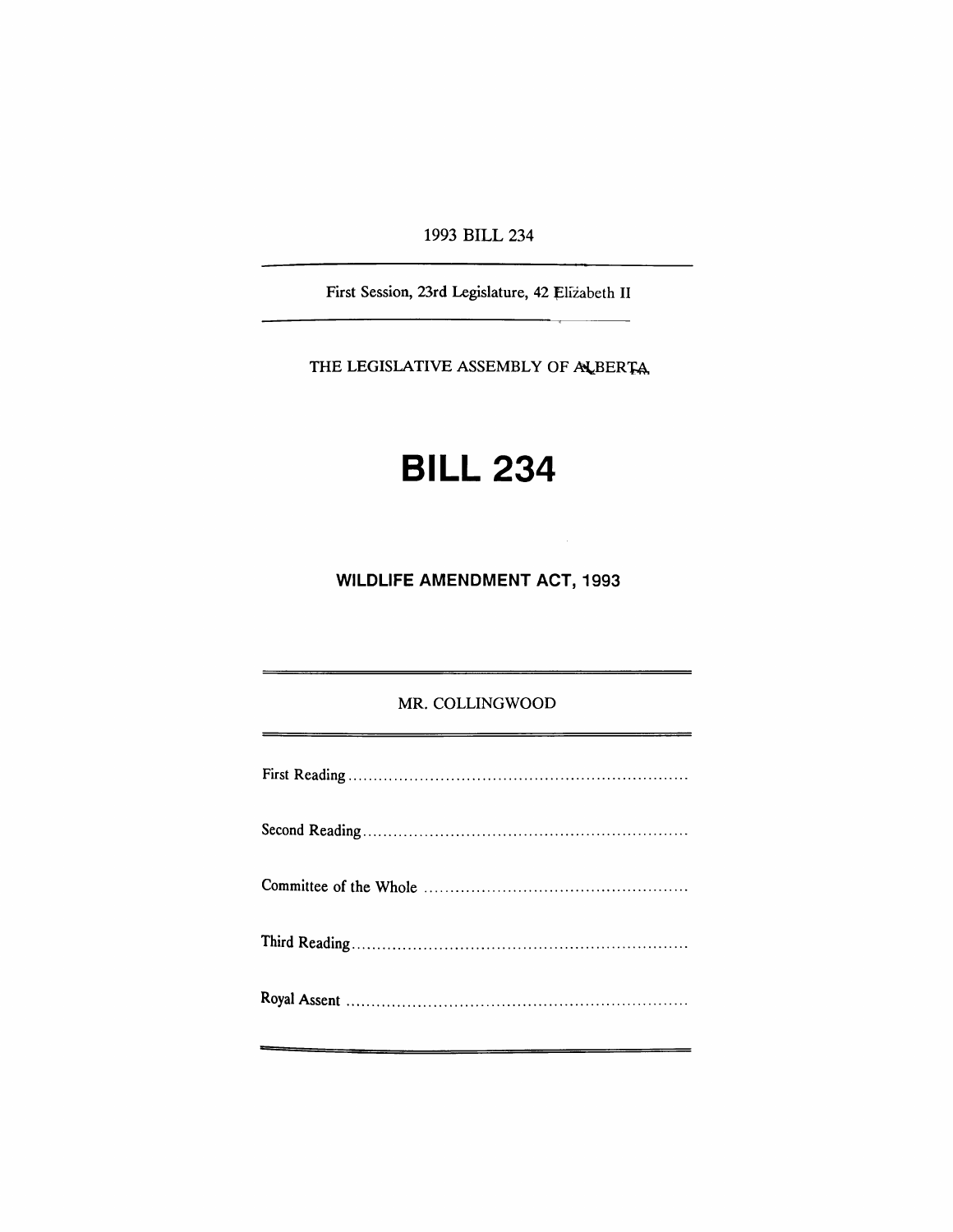*Bill 234 Mr. Collingwood*

## **BILL 234**

#### 1993

#### **WILDLIFE AMENDMENT ACT, 1993**

*(Assented to* , 1993)

HER MAJESTY, by and with the advice and consent of the Legislative Assembly of Alberta, enacts as follows:

- 1 *The Wildlife Act is amended by this Act.*
- *2 Section* 1(1) *is amended*

*(a) by renumbering clause* (*d.1) as clause (d.2) and* by *adding* the *following* before clause (d.2):

 $(d.1)$  "feral horse" means a wild horse;

*(b) in clause (x) by adding* "including feral horses" *after* "non-game animals".

3 *Section* 1(2) *is amended by adding the following after clause (c):*

(d) subsection (c) above shall apply *mutatis mutandis* to domestic horses which have escaped from their owners.

*4 The following is added after section 54(2)(c):*

(d) in the case of a feral horse, if that horse has been sold to that person, following a round-up authorized by the Minister.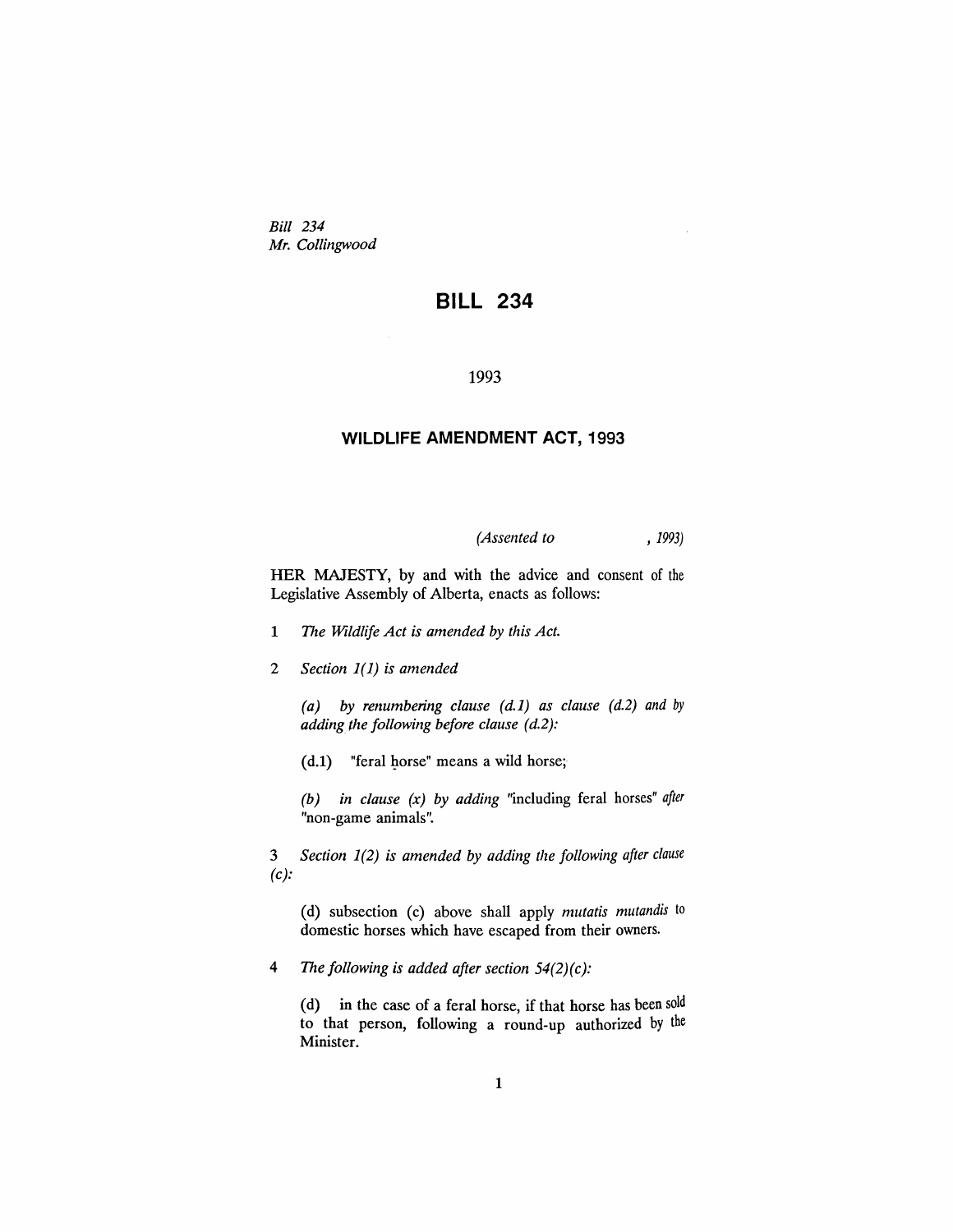#### **Explanatory Notes**

1 Amends chapter W-9.1 of the Revised Statutes of Alberta 1980.

2 Section  $1(1)(x)$  presently reads:

(x) "wildlife means big game, birds of prey, endangered animals, fur-bearing animals, migratory game birds, non-game animals, non-licence animals and upland game birds, and includes any hybrid offspring resulting from the crossing of 2 wildlife animals;

3 Section 1(2) presently reads:

(2) A person shall not be regarded as having hunted a wildlife or exotic animal

- (a) for the purposes of subsection  $(1)(g.1)(ii)$ , if
	- (i) he was not carrying a weapon, and

(ii) the purpose of his activity was restricted to watching, photographing, drawing or painting a picture of the wildlife or exotic animal,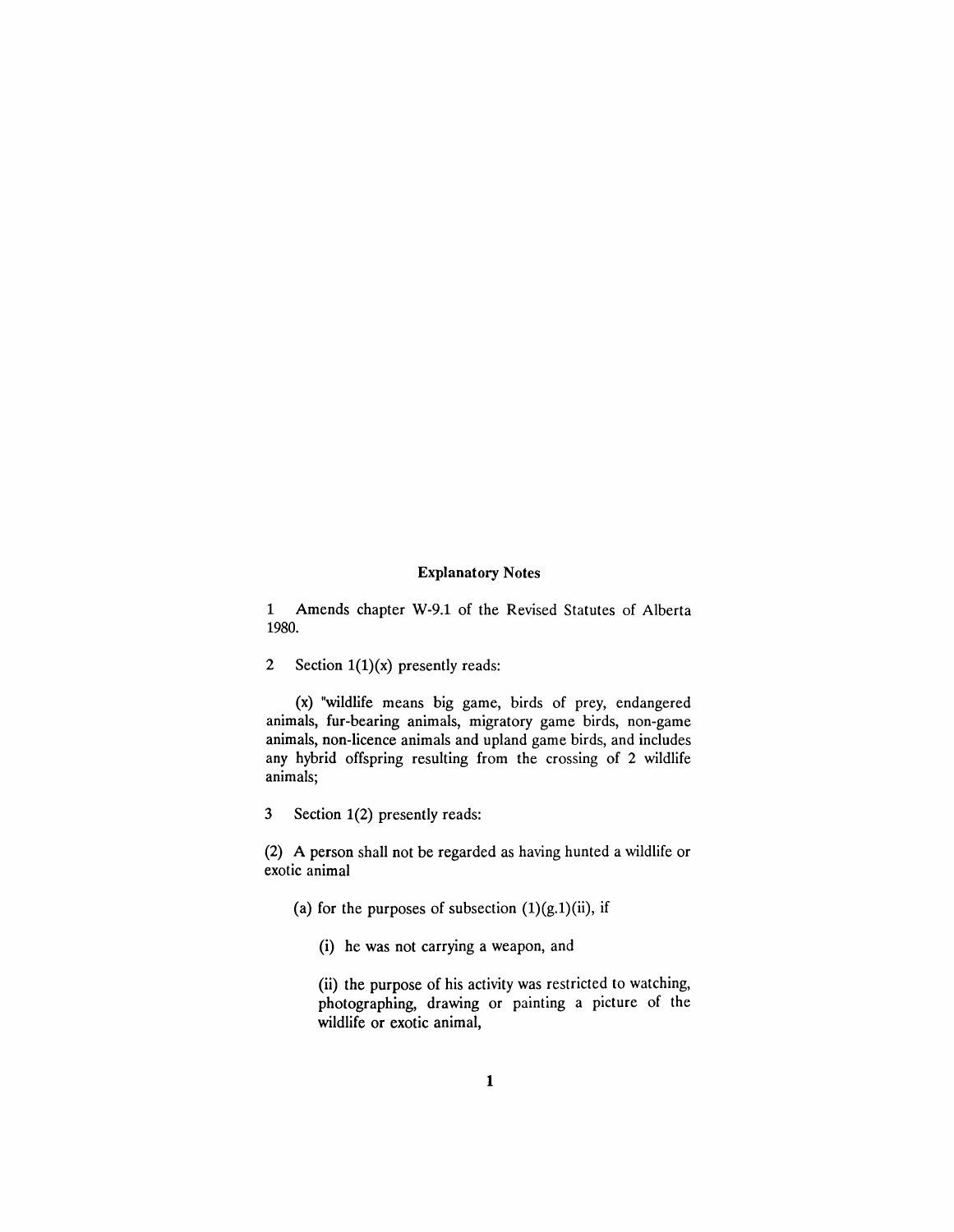### *5 The following is added after section 54:*

 $\bar{\gamma}$ 

 $54.1(1)$  Where the Minister is of the opinion that the number of feral horses in a particular herd:

(a) exceeds the carrying capacity of that range;

(b) has or will have a negative impact on the quality of the natural habitat; or

(c) has or will have a negative impact on other wildlife using that range;

the Minister may authorize a round-up of sufficient feral horses from an area in order to preserve and maintain a thriving natural ecological balance and multiple-use relationship in that area.

(2) Feral horses which are sold shall be given a numbered certificate setting out the occasion and the date upon which the feral horse was purchased.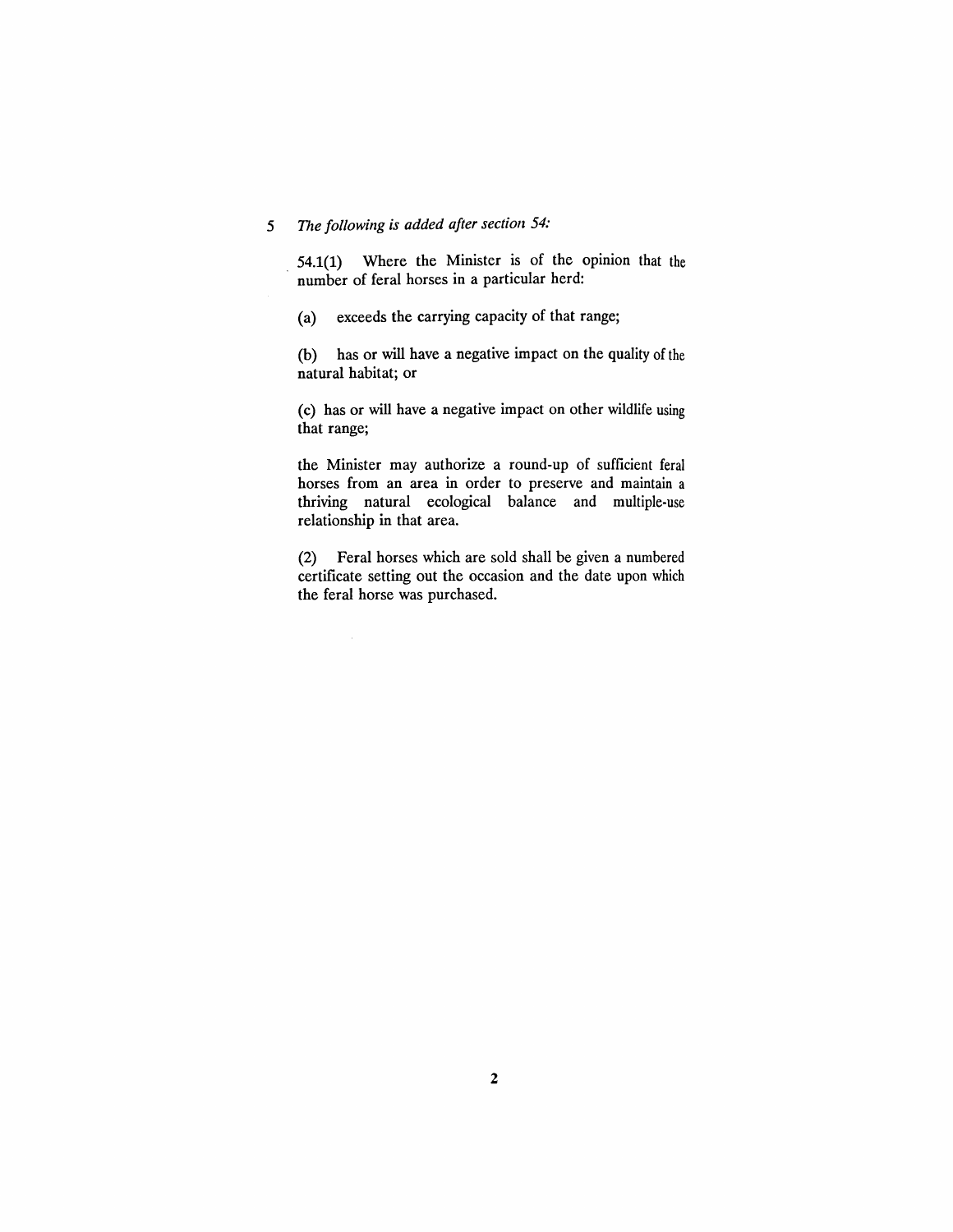- (b) if the activity in question was reasonably incidental to
	- (i) the operation of a fur farm,
	- (ii) the operation of a game animal production farm, or

(iii) the operation of permit premises under a permit that authorized the keeping of captive wildlife,

and was conducted on the fur farm, game animal production farm or permit premises by the owner, operator or permittee of that farm or those premises, as the case may be, or

(c) where an authorized present or prospective gameproduction animal had escaped from a game animal production farm, if that person was the operator of that farm or an individual employed by that operator who, within a reasonable time following its escape, was engaged in attempting to recapture or in chasing it and who acted reasonably, using reasonable and generally accepted methods of humane capture, and in a manner that did not cause danger to other persons, wildlife or livestock or damage to property.

4 Section 54(2)(c) presently reads:

(2) Subject to this Act, a person may have a wildlife or exotic animal in his possession

(a) if and to the extent that he is authorized by a permit to do so,

(b) if that possession is reasonably incidental to the operation of a fur farm or a game animal production farm,

(c) in the case of dead wildlife, if

(i) the Minister has transferred it to him under section 12,

(ii) the wildlife has been hunted in accordance with this Act and the requirements of section  $11(1)(b)$ , (c) and (d) have been or are being met in relation to it, or